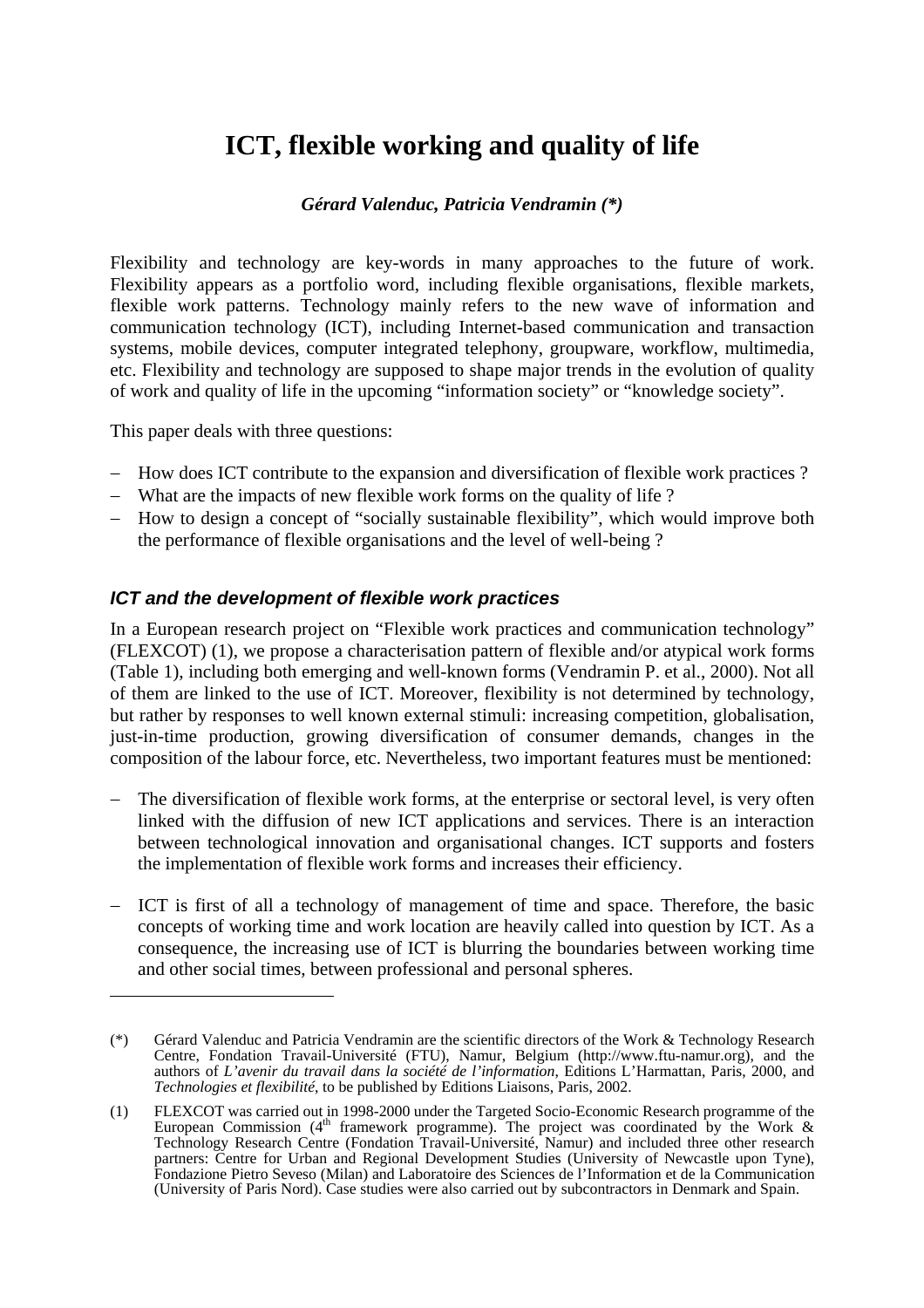| I           |
|-------------|
| ٠<br>I<br>I |
| ٠           |
|             |

| Working time                                                                                                                                                                           | <b>Work location</b>                              |  |  |  |
|----------------------------------------------------------------------------------------------------------------------------------------------------------------------------------------|---------------------------------------------------|--|--|--|
| Variable part-time working                                                                                                                                                             | Remote office working, external call centres      |  |  |  |
| Flexi-time working                                                                                                                                                                     | Mobile working                                    |  |  |  |
| Shift work                                                                                                                                                                             | Home working, telecommuting                       |  |  |  |
| Twilight-shift, night-time or week-end working                                                                                                                                         | Working in telecentres or telecottages            |  |  |  |
| Overtime working (including unpaid overtime)                                                                                                                                           | Hotelling                                         |  |  |  |
| On-call working, on-line stand-by                                                                                                                                                      | Remote computer supported teamwork                |  |  |  |
| <b>Work contracts</b>                                                                                                                                                                  | <b>Subordination links</b>                        |  |  |  |
| Fixed-term or temporary contracts                                                                                                                                                      | Working for an agency                             |  |  |  |
| Job sharing                                                                                                                                                                            | Self-employed sub-contractor                      |  |  |  |
| Annualised hours                                                                                                                                                                       | Employed by third party supplier                  |  |  |  |
| Zero-hours (without fixed work volume)                                                                                                                                                 | Work contract transferred to third party supplier |  |  |  |
| Piece work                                                                                                                                                                             | Working for several employers                     |  |  |  |
| Performance related pay                                                                                                                                                                | Franchising                                       |  |  |  |
| <b>Functional flexibility</b>                                                                                                                                                          |                                                   |  |  |  |
| Horizontal or vertical polyvalence, changes in specialisation areas, multi-tasking<br>Multiple skills, functional mobility, adaptability<br>Life long learning, learning organisations |                                                   |  |  |  |

*Source: Vendramin P. et al. 2000: 59.* 

The next table (table 2) underlines more targeted roles of technology in supporting and developing flexible work forms, under the same headings as table1.

| Working time                                                                                                                                           | <b>Work location</b>                                                                                                                                        |  |  |
|--------------------------------------------------------------------------------------------------------------------------------------------------------|-------------------------------------------------------------------------------------------------------------------------------------------------------------|--|--|
| Extending services accessibility, lengthening of                                                                                                       | Extension and diversification of distance                                                                                                                   |  |  |
| the working day.<br>Tuned management of task flows and                                                                                                 | working and itinerant working.<br>Remote organisation and planning of project                                                                               |  |  |
| quantitative manpower needs.                                                                                                                           | work and management by objectives.                                                                                                                          |  |  |
| Just-in-time production in services                                                                                                                    | Ubiquitous work.                                                                                                                                            |  |  |
| <b>Work contracts</b>                                                                                                                                  | <b>Subordination links</b>                                                                                                                                  |  |  |
| "Just-in-case" manpower management.<br>Modelling and planning of atypical work<br>contract management.<br>Electronic performance monitoring coupled to | Support to subcontracting and externalisation.<br>Coordination of remote independent<br>subcontractors.<br>Increasing job detachment and third party supply |  |  |
| performance-related pay.                                                                                                                               | in ICT industries and services.                                                                                                                             |  |  |
| <b>Functional flexibility</b>                                                                                                                          |                                                                                                                                                             |  |  |
| Support to integration of tasks and polyvalence.<br>Increasing role of communication skills.<br>Incentive for continuous professional adaptability.    |                                                                                                                                                             |  |  |

**Table 2 : Flexible work forms – the roles of ICT** 

*Source: summarised from Vendramin P., Valenduc G., 2002:77-99.* 

The FLEXCOT results show that ICT interacts in complex ways with other drivers to impact upon work and work organisation. The impact of ICT is mediated through a series of "institutional filters". The most important filter is management strategies, which are almost universally concerned with enhancing operational efficiency and cutting costs. ICT does not have a particular organisational logic. Indeed, management in individual firms often introduces what would appear to be contradictory logics around the same technologies.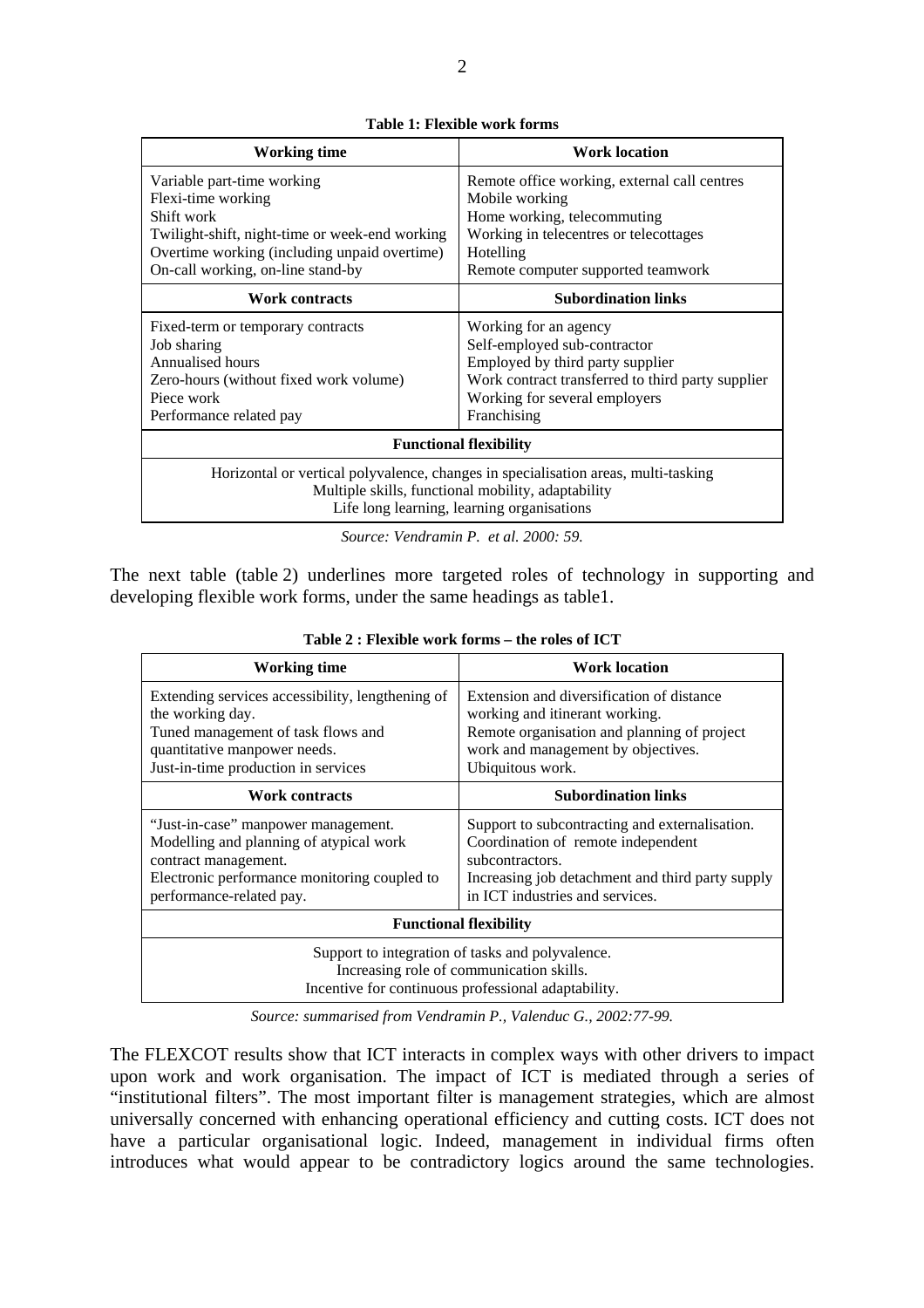However, ICT allows management to extend his organisational repertoires, permitting multiple formats, each designed to maximise profit.

Today's ICT offers different and greater opportunities in this respect than did IT developments in the 1980s. It is the "communication" element of ICT, which through allowing access to and manipulation of the same data and information by multiple workers and organisations, across space and time, which enhances organisational trends: blurring boundaries of working time and work location, growing importance of relationships with clients and partners, increasing role of communication skills in workers' profiles, new production rhythms in industry and services, networking and outsourcing.

#### *Impacts of flexible work forms on quality of life*

Studies of the impacts of flexible working on quality of life cover a wide spectrum of analysis, most often situated elsewhere between the optimistic and the pessimistic extremities of this spectrum:

- Optimistic analysis stress positive elements on the new job arrangements: autonomy, higher skills and more possibilities to reconcile work commitments with social ones. Former employees are becoming "portfolio workers": they sell their services to different employers; they develop their skills, their independence and entrepreneurial capacities.
- Pessimistic analysis reverses the various characters identified by the optimistic ones: autonomy becomes dependence, and working time flexibility would extend work activities to "social hours", affecting the real possibility of developing social relations. Dependence may be economic (self-employment status of workers actually integrated in the subcontracting firm), job-related (through the definition of strict and standardised objectives that may reduce to zero the potential autonomy of workers), and technically-embodied, in that ICT may permit constant and intrusive supervision, extended to workers' home. Tight objectives, reward by results and self-exploitation associated with self-employment would then restrict instead of expanding free time and social opportunities.

Both optimistic and pessimistic scenarios rely on observations and empirical findings. The problem is that they are not equally distributed. The optimistic view only concerns a minority of workers, among the most qualified or those who possess specialised and marketable skills. The pessimistic view concerns a wider range of socio-professional categories involved in "atypical" work forms and work status.

Most of the workers cannot choose themselves in which scenario they will be engaged. It depends on their position on the labour market. The FLEXCOT case studies and conclusions confirm an increasing segmentation of the labour market, according to a "core/periphery" model:

- The core group is made of stable jobs, characterised by functional flexibility or negotiated working time flexibility, career perspectives, high and evolving skills, training opportunities, welfare wages and low turnover (voluntary mobility).
- The various peripheral groups include temporary workers and other involuntary "atypical" contracts, characterised by more insecurity and precariousness, lower wage levels, poor career prospects, limited access to training and high turnover. Women and young workers are disproportionably over-represented in these peripheral groups.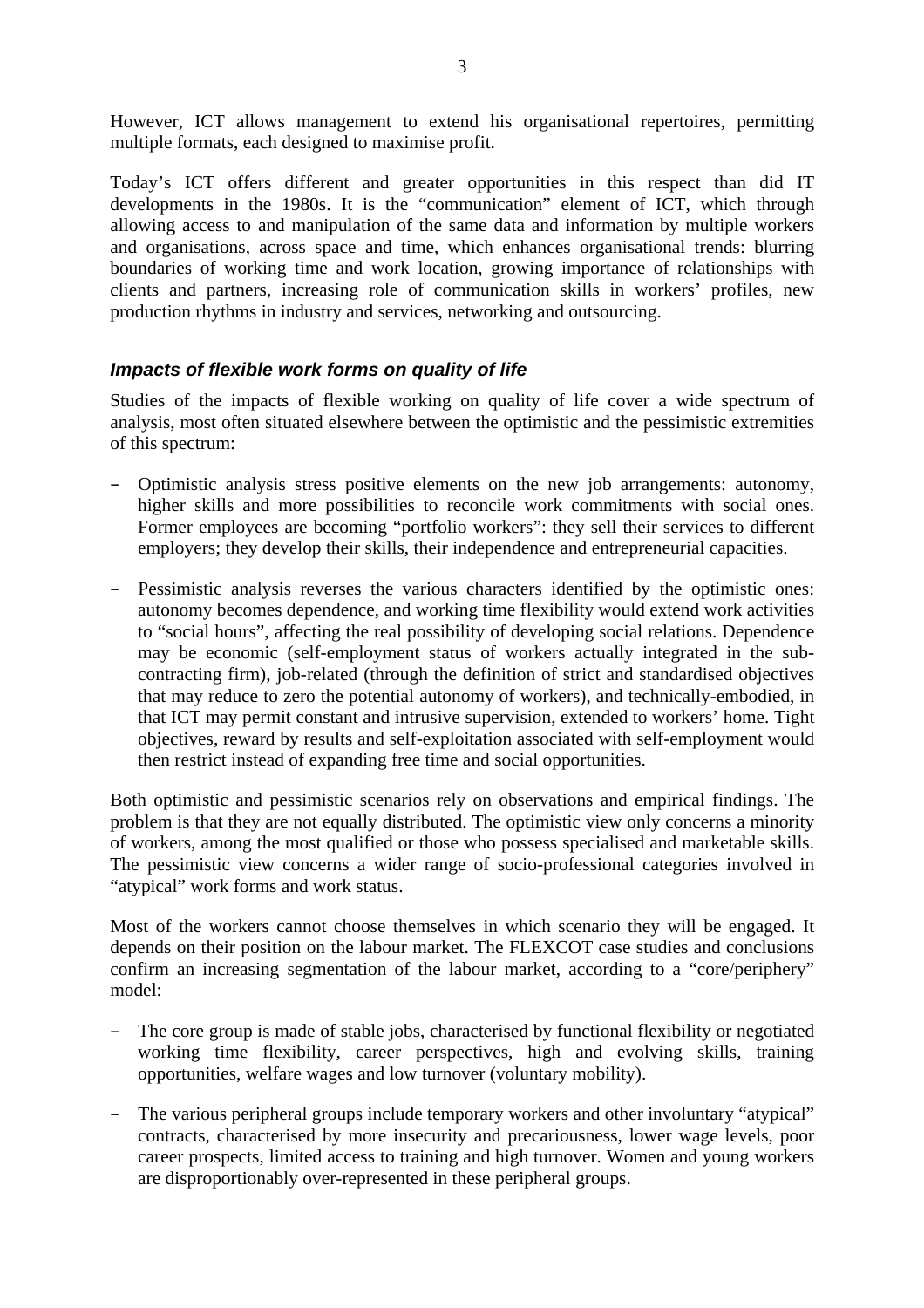Table 3 indicates what can be the impacts on quality of work and quality of life of the most "socially unsustainable" trends in flexible working. It may look like a black picture of the future of work and well-being. It indeed underlines the most problematic issues of flexible work patterns. This characterisation of "unsustainable flexibility" is however necessary in order to draw alternative pathways.

| <b>Trends</b>               | Impacts on quality of work                                                                                                                                                                                                                                                                                                                             | Impacts on quality of life                                                                                                                                                            |
|-----------------------------|--------------------------------------------------------------------------------------------------------------------------------------------------------------------------------------------------------------------------------------------------------------------------------------------------------------------------------------------------------|---------------------------------------------------------------------------------------------------------------------------------------------------------------------------------------|
| Zero the hero               | Zero stock: applied to manpower<br>management and work contracts.<br>Zero delay: pressure of shorter and<br>shorter deadlines, with final<br>repercussion on the worker.<br>Zero default: responsibility of errors<br>transferred to the end users.                                                                                                    | Urgency becomes a new way of life:<br>accelerated rhythms, fear of porosity,<br>and culture of instantaneity.<br>Real time in technology becomes<br>artificial time in everyday life. |
| King customer               | New production rhythms characterised<br>by extended accessibility of services,<br>unforeseeable working hours, splitting<br>of working time.<br>More and more employees directly<br>confronted to customers' pressure.                                                                                                                                 | Production time and pace are<br>determined by consumption time and<br>pace.                                                                                                           |
| Taylor's spirit             | Quality standards (ISO): increasing<br>codification of procedures and tasks.<br>Technology as a tool of standardisation<br>and codification of knowledge and<br>communication.<br>The stress of the workflow replaces<br>hierarchical authority.<br>Obsession of measurement and<br>benchmarking: new alliance of the<br>computer and the chronometer. | Socio-psychological aspects of work<br>overlap private and social spheres:<br>permanent stress, harassment, activism,<br>and loss of motivation.                                      |
| Dependent autonomy          | Tight objectives, strong constraints and<br>limited means lead to self-exploitation.<br>Team work can result in increasing<br>mutual pressure.                                                                                                                                                                                                         | Work pressure overlaps and shapes<br>other personal and social behaviours.                                                                                                            |
| Adaptability to instability | Needs for continued adaptation are<br>turned into threats: precariousness and<br>forced mobility.<br>Personal investment in employability<br>can become disproportioned in relation<br>to the obtained guaranties.                                                                                                                                     | A culture of the short-term becomes<br>pervasive in life styles and social<br>linking.<br>Forced mobility and instability enhances<br>a general feeling of insecurity.                |

**Table 3: some features of "socially unsustainable" flexibility** 

*Source: summarised from Vendramin P., 2001.* 

### *Towards a concept of "socially sustainable" flexibility*

A general purpose of the FLEXCOT project was to determine to what extent the new generation of ICT could be used in order to support new flexible work practices, achieving both objectives of economic efficiency and social welfare in a sustainable way. Such flexible work practices should reduce, and further remove, most of the unsustainable features, as mentioned in table 3, and social inequalities resulting from core/periphery segmentation. Therefore, the concept of "socially sustainable flexibility" refers to both quality of work and quality of life.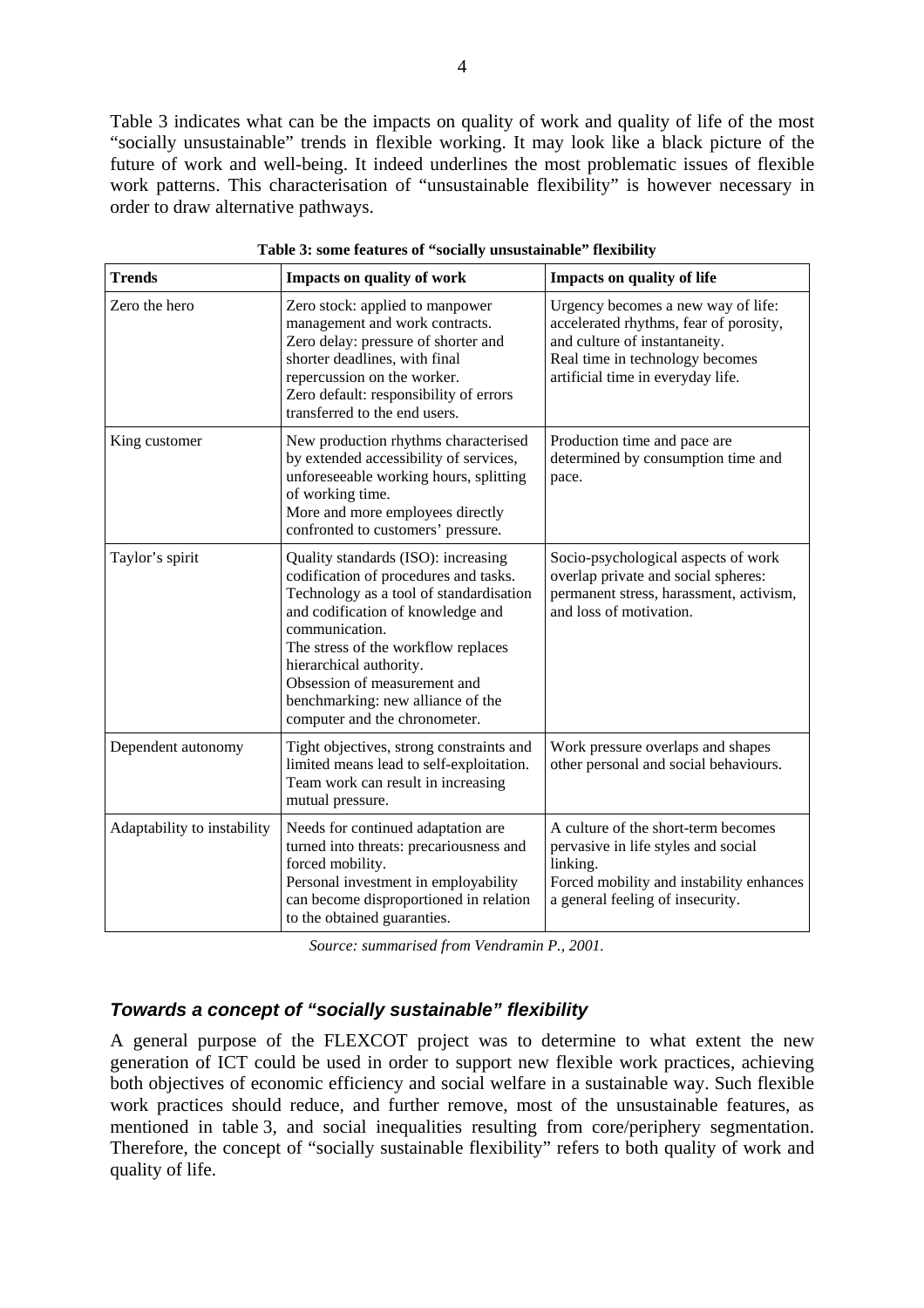To the question "Does socially sustainable flexibility appear as possible ?", the answer is: yes. ICT enhances the potential for innovation and extend the diversity of options in work organisation, human resource management and social relations. Nevertheless, the benefits of socially positive flexibility are still limited to qualified professionals or workers belonging to the "core" of the labour market. In order to foster a broader positive impact on quality of work and well-being, an incentive institutional framework must be created. Changes or even reversals in human resource management are necessary.

Pathways towards socially sustainable flexibility are on a sharp edge between conservative inflexibility and uncontrolled flexibility. Several conditions must be encountered in order to achieve this goal:

- − Negotiated management of working time arrangements must go further than working time reduction and integrate working time and other social times in a dynamic approach (Boulin, 2001). Recent works of the Dublin Foundation, for instance, are going this way (EFILWC, 1999).
- − In order to deal with the increasing discontinuity of professional trajectories and its negative impacts on welfare and social protection, social rights should be guarantied independently of work status, as suggested in a well-known European report (Supiot & al., 1999).
- − A renewal of collective bargaining should be fostered by an enlargement of the social basis of trade unions, including the target audience of information and communication professionals and allowing a broader women's representation at all levels. Modernisation of trade unions will also lead to a better integration of quality of work and quality of life (Leisink P., 1997).
- − Human resource management and lifelong learning can reinforce individual autonomy and responsibility, but without transferring to the worker the entrepreneurial risk, of which they reap the disadvantages, but not the benefits.
- − Creative mastering of the wide potentialities if ICT tools can reverse the balance between rationalisation and innovation in work organisation.

Current times are favourable to such prospects. Imposed flexibility is nowadays reaching the limits of its social acceptability. Although it has been considered at a time as a necessary sacrifice, the persistence of sacrificial working and living conditions is not anymore compatible with the promises of growth and welfare in the information society.

#### **References**

Boulin J-Y., *Working time in the new social and economic context*, in *Transfer – European Review of Labour and Research*, vol. 7 nr 2, Brussels, Summer 2001.

EFILWC, *Times in the city and quality of life*, BEST European studies of time, 1/1999, European Foundation for the Improvement of Working and Living Conditions, Dublin.

Leisink P., *New union constituencies call for differentiated agendas and democratic participation*, in *Transfer – European Review of Labour and Research*, vol. 3 nr 3, Brussels, November 1997.

Supiot A., (Ed.), *Au-delà de l'emploi. Transformations du travail et devenir du droit du travail en Europe*, Report for the European Commission, Flammarion, Paris, 1999.